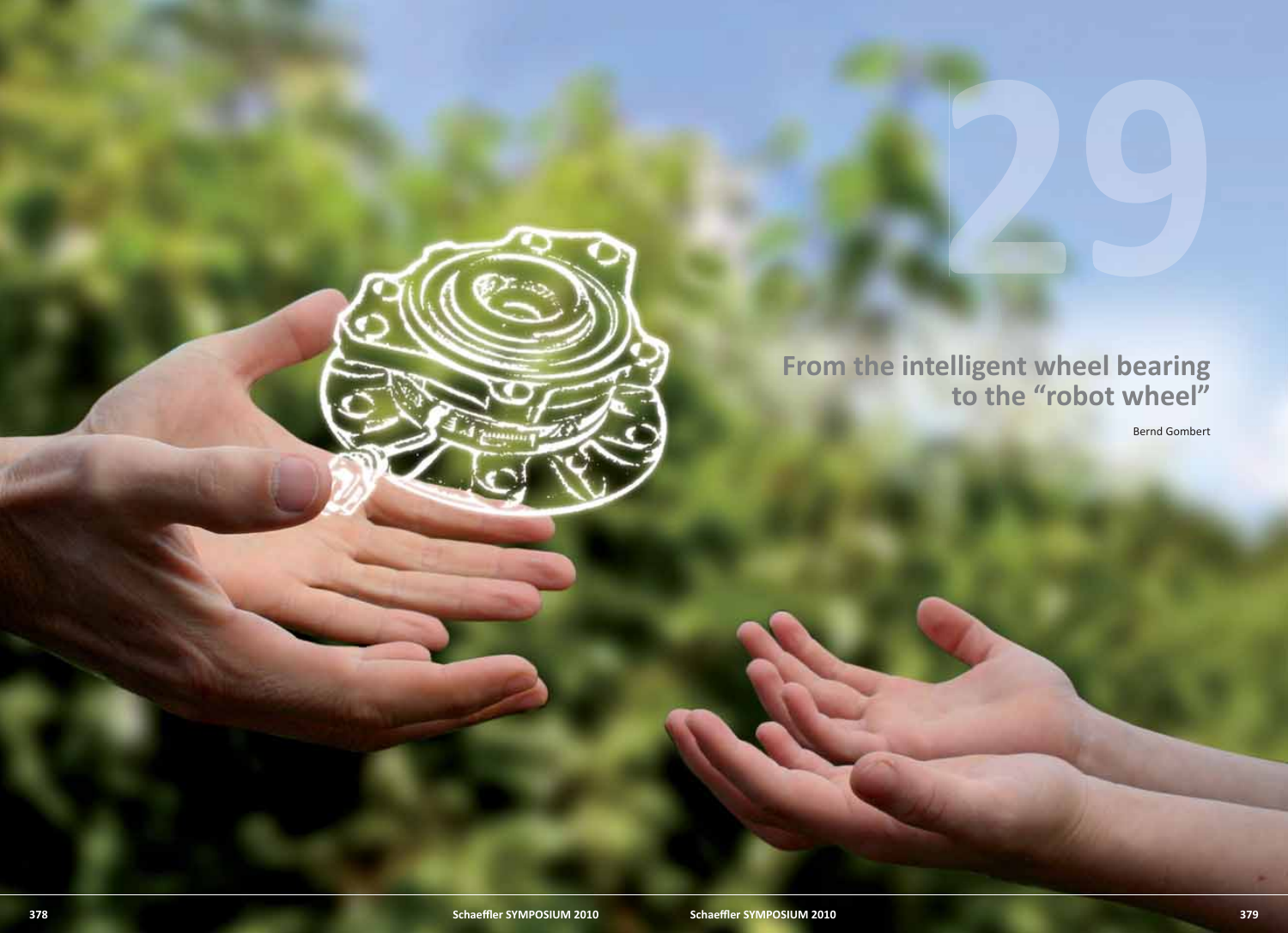## **The increasing requirements placed on motor vehicles**

#### Why is the trend heading towards electromobility?

Environmentally-friendly electrical mobility is the expected trend and will become a real alternative to the current state of the art. Innovative technologies, high oil prices and the increasing ecological awareness of many people are reasons, why electromobility is increasingly gaining worldwide acceptance.

The requirements placed on motor vehicles are constantly growing, in terms of fuel consumption, comfort, and safety, as well as in terms of emissions.

The need of vehicles, that excel due to low emissions is increasing, because of the growing awareness of CO<sub>2</sub> emissions, coupled with legal requirements, such as inner city tolls for vehicles with excessive CO<sub>2</sub> emissions and the desire of governments for less dependence on instable oil and gas suppliers – the begin of zero emission.

Along with the environmental situation, the need of more comfort and safety must also be consid-



**Figure 1** Patent specification and design of F. Porsche's wheel hub motor [1]

ered as well. Mechanical steering and braking elements are being replaced by mechatronic components thereby leading to higher functionality with increased safety.

When referring to the further developments in safety, the vision of "zero accidents" (autonomous and accident-free driving) has to be mentioned. After slip control braking and driving stability systems, driver assistance systems known as ADAS (Advanced Driver Assistance Systems) are now being created as a further requirement for making this vision a reality.

By-wire technology, amongst others, is one of the prerequisites for the implementation of ADAS. It monitors the current traffic situation and actively supports the driver. By-wire means, that all the driver's important commands are transferred directly via a control signal.

Developing and launching such innovative products on the market is of utmost importance to maintain and increase the competitiveness of manufacturing companies.

The electric drive was transferred to the wheel unit more than one hundred years ago. As early as 1896, Ferdinand Porsche made a patent application for his electric wheel hub motor. Porsche developed the first vehicle equipped with electric motors in the wheel hub for Lohner & Co. coachbuilders in Vienna, that at first did not have the functions, associated with a hy-

> brid vehicle since the wheel hub motor was the only drive in the vehicle.

The first Lohner Porsche with two wheel hub motors on the steered front wheels was presented at the Great Exhibition in Paris in 1900. The electric motors were located on the drive wheel in order to eliminate complex transmissions from the crankshaft to the wheel, that were susceptible to faults. It was possible to elimi-



**Figure 2** The first electric vehicle, built in 1835 [1]

nate the transmission and drive shaft since the wheel rotated as the rotor of the direct current motor around the stator, that was fixed to the wheel suspension. The drive therefore operated without mechanical friction losses with an impressive efficiency of 83 percent. The output of each electric motor was a maximum of 7 horsepower, whereby the normal output was 2.5 horsepower and 120 rpm. However, at this time up to now, the size of the battery was a decisive weakness. The 44-cell lead acid battery with 300 ampere hours and 80 volts had a range of 50 kilometers. The battery weighed 410 kilograms with a vehicle weight of nearly one ton.



**Figure 3** Lohner-Porsche at the Great Exhibition in **Paris in 1900 [1]**

The racing version of the Lohner-Porsche developed during the same year was equipped with four-wheel drive and the batteries for the four power generators alone weighed 1800 kg. Despite its high weight, the racing car still managed a speed of 60 kilometers per hour.



**Figure 4 Lohner-Porsche with four wheel hub motors in 1900 [1]**

In order to compensate for the lack of range, offered by a vehicle only powered by electricity, Porsche developed the "Semper Vivus" in the same year, a vehicle with a petrol-electric drive system (mixte - the term range extender is used to describe this system today), which was the precursor to all automobiles today with hybrid drives. The internal combustion engine supplied electricity for both electric motors via a generator. It was also possible to activate the gasoline engine after starting the vehicle so that the electric motor functioned as a generator to charge the battery. Both motors could also be used together if necessary.

Modern hybrid electric vehicles (HEV) also save fuel by storing kinetic energy released during braking and delivering it to the electric motor during acceleration to support the internal combustion engine. The latter is switched off when the vehicle is stationary or during slow travel. However, if full power is required again, both the internal combus-



**Figure 5 Lohner-Porsche Mixte with gasoline and electric drive (1901) [1]**

29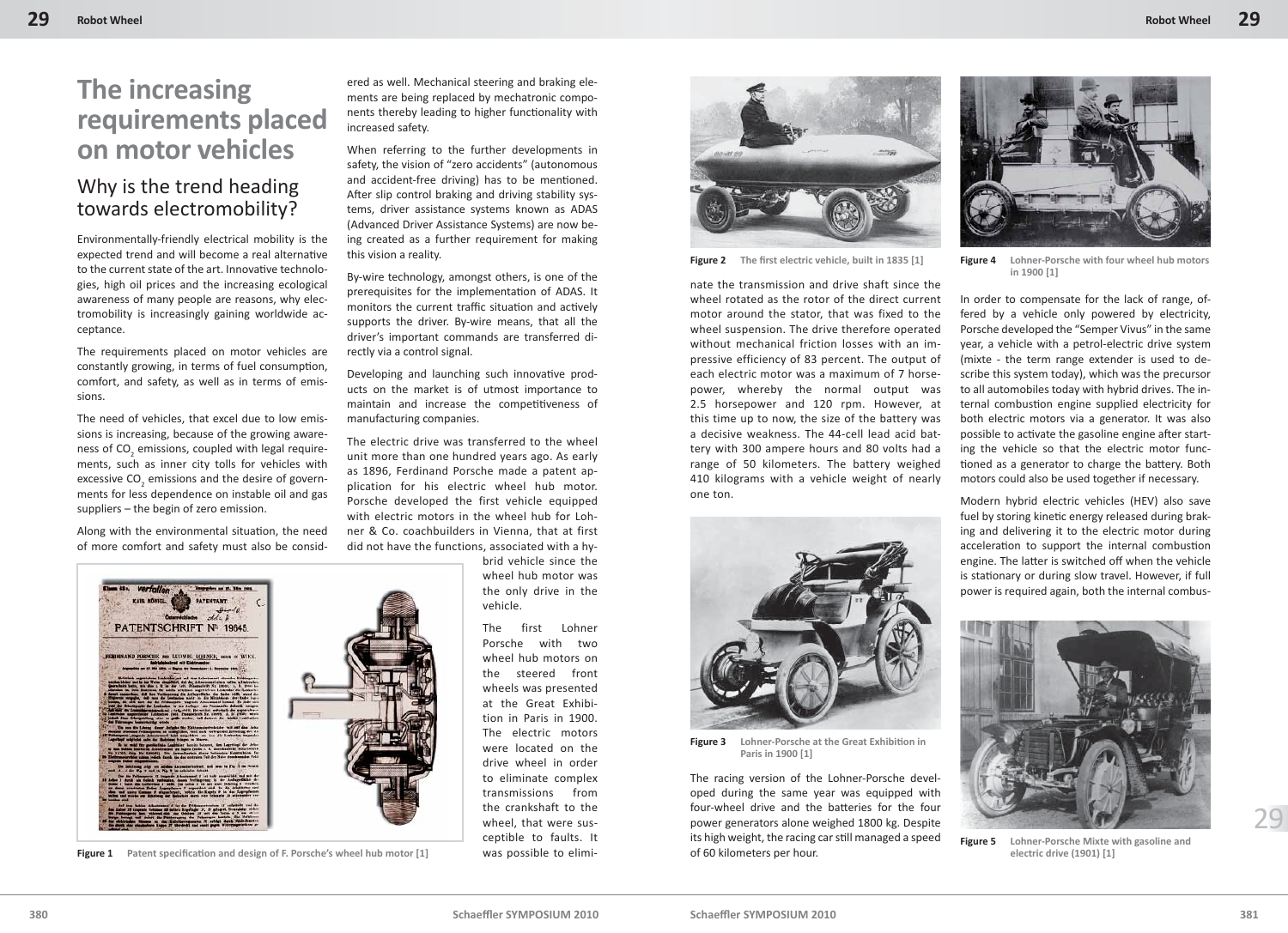tion engine and the electric motor power the vehicle. The advantages of splitting the power in this way are, that a smaller internal combustion engine is required and the excellent torque characteristics of the electric motor improve the acceleration.

Most HEV have a parallel configuration, i.e. the vehicle has an electric motor and a large battery, as well as the mechanical drive train, that runs from the internal combustion engine to the wheels.

In the case of the series configuration, on the other hand, the wheels are driven by one or more electric motors and instead of the mechanical connection to the wheels, the internal combustion engine powers a generator, that generates electricity for these motors. This type of hybrid vehicle is also known as a plug-in HEV.

While the first hybrid vehicles used bulky lead acid batteries, the batteries in today's vehicles are considerably smaller. Toyota and Honda, who have already made very significant progress in marketing efficient hybrid vehicles with reduced fuel consumption, use lighter and more environmentallyfriendly nickel-metal hydride batteries (NiMH) instead of lead batteries. The long operating life of these batteries is an additional advantage. However, the disadvantage is the somewhat weak effi-

ciency when converting energy and the increase in temperature of the batteries, associated with this when charging and discharging. The best charging efficiency is available at 50 to 70 % charge. A larger mass is required, however, for operation with partial charge.

## **Parallels to developments in roboti cs**

If one raises the question as to which parallel technologies have undergone similar development and in which direction the car of the future is heading, one observes that the origins of the mechatronic approach and the trend towards autonomy originate in robotics.

In the past, however, robots have always been one step ahead of the automobile in this respect and the automobile has made great progress in the meantime. A continuous convergence has been taking place during the last few decades in particular, so that the complete fusion of robots and auto-



**Figure 6** Developments in robotics and the automobile sector

mobiles can already be seen in the same applications and similar technologies and is inevitable in the future. Nowadays it is the vision, that fully integrates the technologies of the automobile of the future with the modernity of the robot.

If the automobile and robot are reduced to their core components, it is possible to recognize the basic similarity of the classic machines present: Power train, control system, body and chassis. The drive of an articulated axle in a robot is therefore comparable in principle with the drive of a wheel in a vehicle. It therefore stands to reason that spatial and functional units are integrated in a similar manner as is the case with robots. This combination is referred to as "robot wheel" below.

# **An outlook for the automobile of the future**

The first promising step towards the robot wheel is the development of the intelligent wheel bearing by the Schaeffler Group. This involves, for example, building on the modular concept in which design elements of the wheel bearings' surroundings are linked to the

bearing. Combining mechanical and electronic components, such as sensors for measuring wheel and braking force, is an additional development trend.

The sensors integrated into the wheel bearing unit form the basis for the development. These sensors measure the distribution of stresses in the wheel bearings during various driving conditions such as acceleration or braking. The common permanent wheel force measurement means,



**Figure 7** The intelligent Schaeffler wheel module

that all forces and moments in the wheel can be seen at any time. This means, that such wheel bearings form the basis for more extensive assistance systems beyond ABS or ESP, with which the longitudinal and transverse dynamics of the vehicle can be controlled for the safety of the passengers.



**Figure 8 Longitudinal and transverse dynamics of the vehicle for the safety of the passengers**